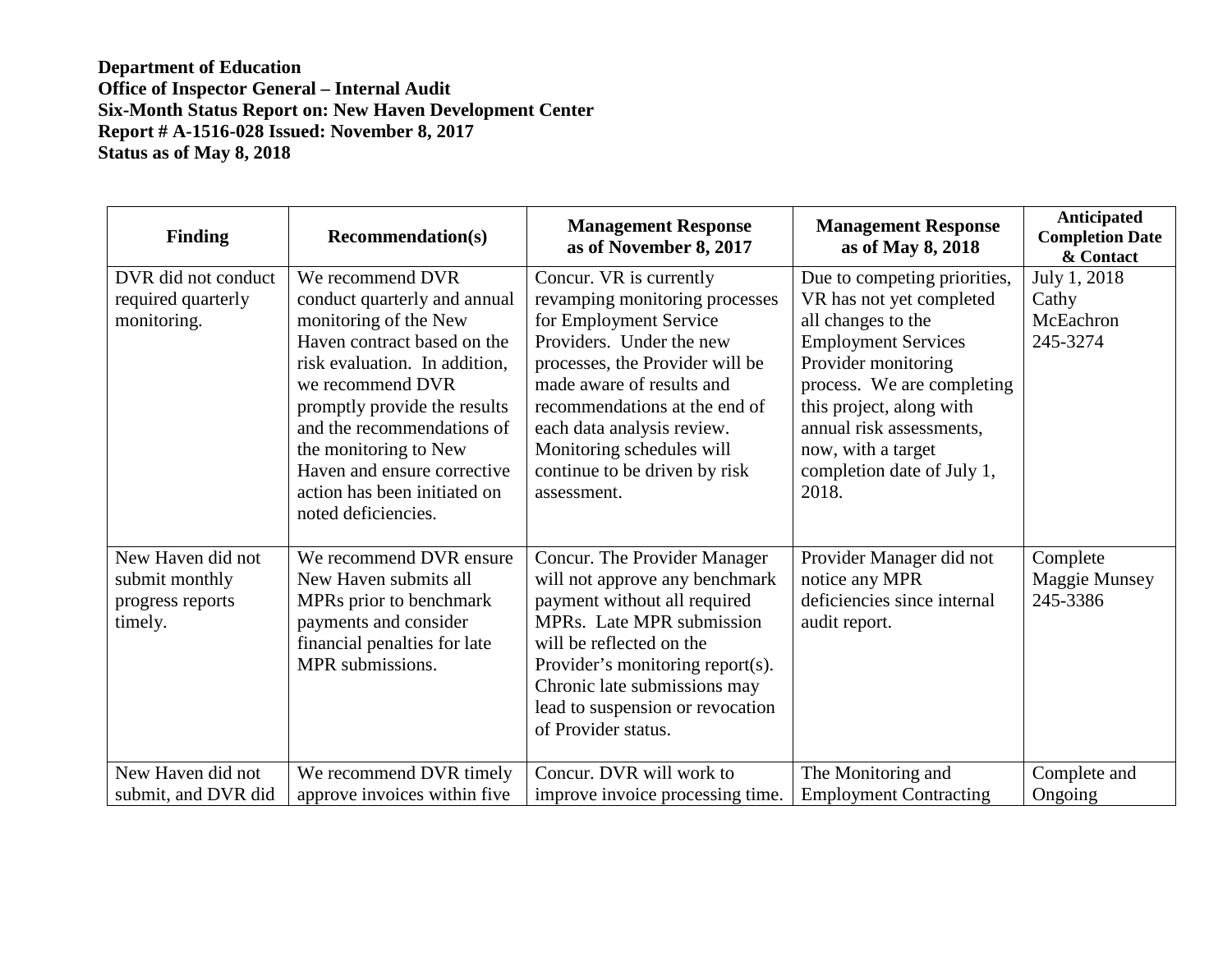**Department of Education Office of Inspector General – Internal Audit Six-Month Status Report on: New Haven Development Center Report # A-1516-028 Issued: November 8, 2017 Status as of May 8, 2018**

| <b>Finding</b>                                                                                          | <b>Recommendation(s)</b>                                                                                                                                                                                                                                                       | <b>Management Response</b><br>as of November 8, 2017                                                                                                                                                                                                                                           | <b>Management Response</b><br>as of May 8, 2018                             | Anticipated<br><b>Completion Date</b><br>& Contact   |
|---------------------------------------------------------------------------------------------------------|--------------------------------------------------------------------------------------------------------------------------------------------------------------------------------------------------------------------------------------------------------------------------------|------------------------------------------------------------------------------------------------------------------------------------------------------------------------------------------------------------------------------------------------------------------------------------------------|-----------------------------------------------------------------------------|------------------------------------------------------|
| not approve, invoices<br>timely.                                                                        | working days of receipt to<br>ensure prompt payment to<br>the provider.                                                                                                                                                                                                        |                                                                                                                                                                                                                                                                                                | Unit continues to monitor<br>invoice processing time.                       | Maggie Munsey<br>245-3386                            |
| New Haven<br>submitted a quarterly<br>report late and did not<br>include all required<br>documentation. | We recommend DVR ensure<br>New Haven submits the<br>quarterly reports in a timely<br>manner and include all<br>required documents. If New<br>Haven does not submit<br>complete reports, DVR<br>should promptly contact the<br>provider and document the<br>lack of compliance. | Concur. DVR will make regular<br>contact with the Provider when<br>the quarterly report is due. Late<br>quarterly report submission will<br>be reflected on the Provider's<br>monitoring report(s). Chronic<br>late submissions may lead to<br>suspension or revocation of<br>Provider status. | New Haven has submitted<br>the last two $(2)$ Quarterly<br>Reports on time. | Complete and<br>Ongoing<br>Maggie Munsey<br>245-3386 |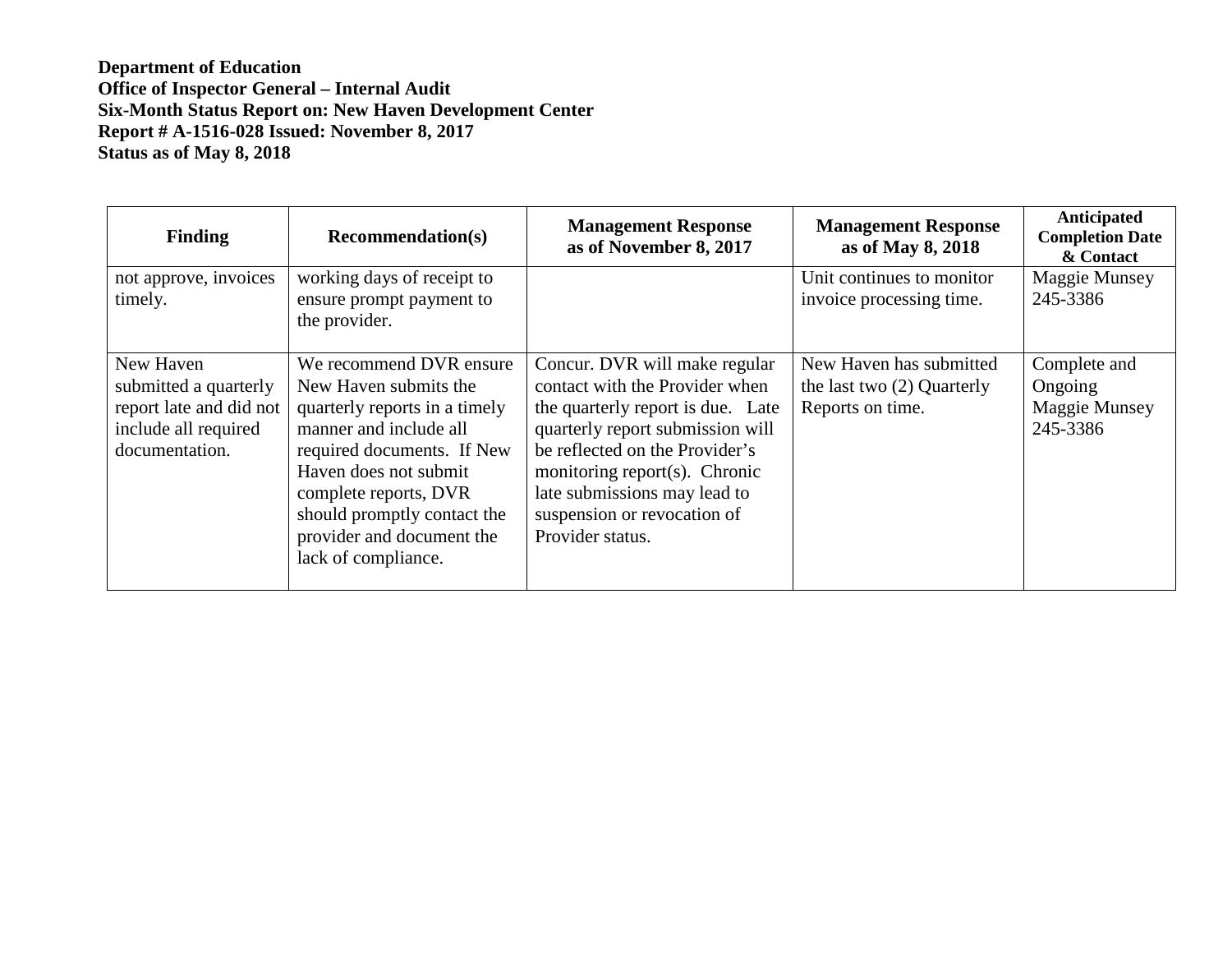| <b>Finding</b>                                                                              | <b>Recommendation(s)</b>                                                                                                                                                                                                                                                                                        | <b>Management</b><br><b>Response</b><br>as of November<br>8, 2017                                                                                                         | <b>Management</b><br><b>Response</b><br>as of May 8,<br>2018                                                                                            | <b>Anticipated</b><br>Completion<br>Date &<br><b>Contact</b> |
|---------------------------------------------------------------------------------------------|-----------------------------------------------------------------------------------------------------------------------------------------------------------------------------------------------------------------------------------------------------------------------------------------------------------------|---------------------------------------------------------------------------------------------------------------------------------------------------------------------------|---------------------------------------------------------------------------------------------------------------------------------------------------------|--------------------------------------------------------------|
| New Haven did<br>not make timely<br>contact with<br>customers.                              | We recommend New<br>Haven begin regular<br>contact with the<br>customers within two<br>weeks of referral<br>acceptance in<br>accordance with<br>contract terms. If New<br>Haven is unable to<br>contact the customers,<br>they should notify the<br>VR counselor in<br>writing to document<br>contact attempts. | Concur. New<br>Haven<br>Development<br>Center will begin<br>to contact<br>customer within<br>two weeks of<br>accepting the<br>referrals.                                  | New Haven<br>Development<br>Center has made<br>the correction to<br>contacting<br>customers within<br>two weeks after<br>excepting the<br>referrals.    | January 15,<br>2018                                          |
| New Haven did<br>not submit<br>monthly<br>progress reports<br>timely.                       | We recommend New<br>Haven maintain<br>monthly contact with<br>customers and submit<br>MPRs timely in<br>accordance with<br>contractual terms.                                                                                                                                                                   | Concur. New<br>Haven<br>Development<br>Center will begin<br>to contact<br>customers and<br>maintain monthly<br>progress notes in<br>accordance with<br>contractual terms. | New Haven<br>Development<br>Center has<br>submitted<br>monthly<br>progress reports<br>in a timely<br>matter<br>accordance with<br>contractual<br>terms. | January 15,<br>2018                                          |
| New Haven did<br>not submit, and<br>DVR did not<br>approve,<br>invoices timely.             | We recommend New<br>Haven submit all<br>invoices no later than<br>15 days after NOA<br>approval in accordance<br>with contract terms.                                                                                                                                                                           | Concur. New<br>Haven<br>Development<br>Center will<br>comply with<br>contract of<br>submitting<br>invoices in a<br>timely matter.<br>$(15)$ days.                         | New Haven<br>Development<br>Center has been<br>submitting<br>invoices to DVR<br>within 15 days<br>of approval from<br>counselors.                       | January 15,<br>2018                                          |
| New Haven<br>submitted a<br>quarterly report<br>late and did not<br>include all<br>required | We recommend New<br>Haven complete the<br>required employment<br>recruitment activities<br>and submit the<br>quarterly reports                                                                                                                                                                                  | Concur. As per<br>contract New<br>Haven<br>Development<br>Center will<br>submit quarterly                                                                                 | Quarterly reports<br>and all required<br>documents has<br>been submitted<br>in a timely<br>matter per                                                   | January 15,<br>2018                                          |